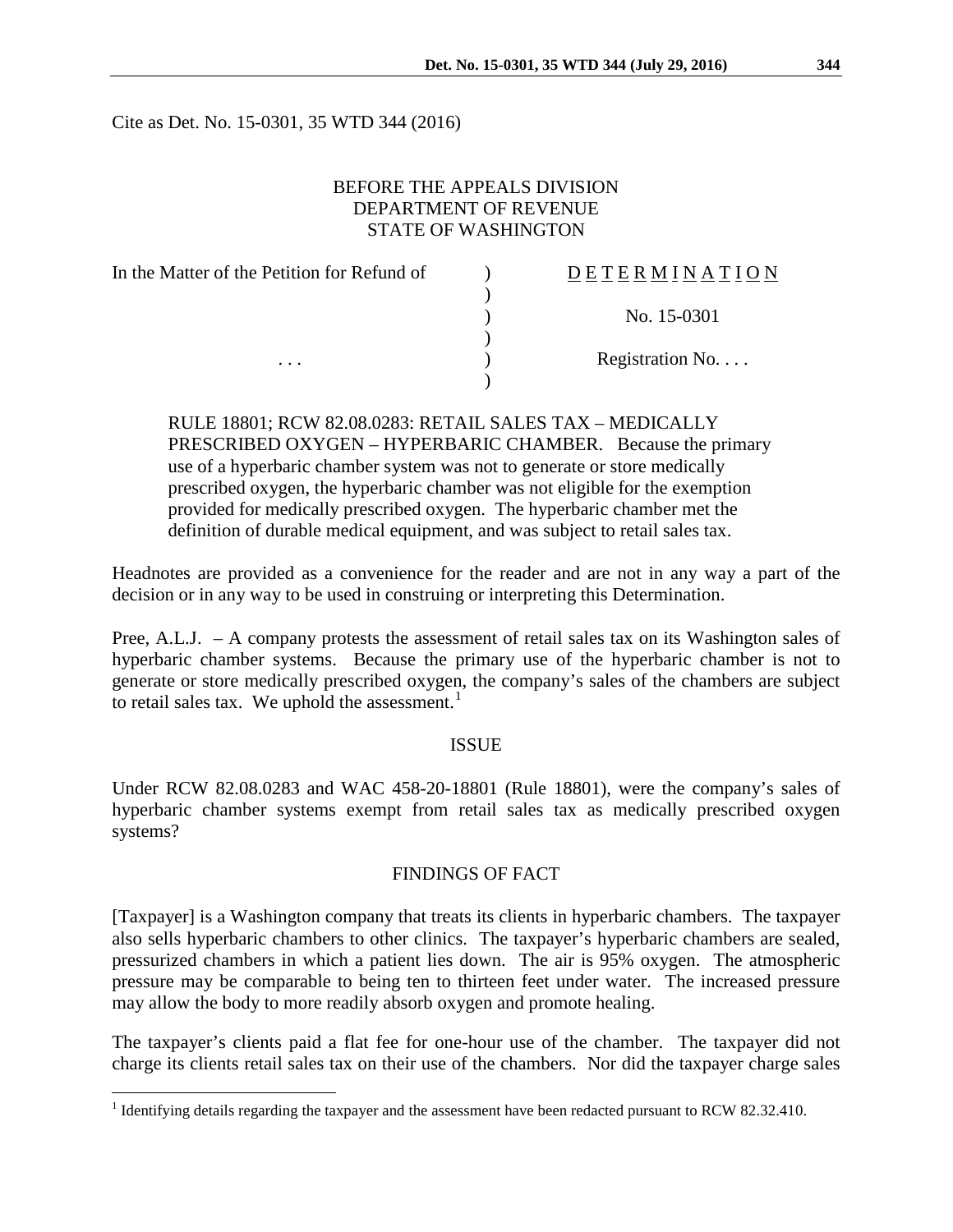tax when it sold chambers to clinics. The taxpayer reported gross income earned from sales of hyperbaric chambers to other clinics under the wholesaling business and occupation (B&O) tax.

The Department of Revenue (Department) reviewed the taxpayer's activities for the period from October 1, 2011 through June 30, 2012 (audit period). The Department's Taxpayer Account Administration Division (TAA) concluded that the taxpayer should have charged retail sales tax on the sales of chambers and reclassified the taxpayer's income earned from sales of hyperbaric chambers from the wholesaling B&O tax classification to the retailing B&O tax classification. On December 26, 2012, TAA issued Document No. . . . , which assessed \$ . . . in retail sales tax and totaled \$ . . . with B&O tax, the 5% assessment penalty and interest. The taxpayer paid the assessment and appealed.

The taxpayer's hyperbaric chambers consist of three parts: the chamber, made from flexible materials, which can be folded to fit in a suitcase; a frame for the chamber; and a concentrator, which provides a 95% concentration of pressurized oxygen for the chamber.<sup>[2](#page-1-0)</sup> The atmospheric pressure can be raised or lowered by air compressors. The chambers can be used to treat divers or pilots afflicted with aeroembolism and to provide high-oxygen environments for certain medical treatments and operations.

The taxpayer obtained the chambers and frames from [an out-of-state] distributor, and bought the concentrators from [an out-of-state] company. The taxpayer provided its reseller's permit, and did not pay sales tax when it purchased these components. The taxpayer did not obtain reseller permits from its customers.

After we requested invoices representative of the taxpayer's bills during the audit period, the taxpayer provided invoices, one of which had the following breakdown of charges:

| Quantity | Description               | Price    | Total    |
|----------|---------------------------|----------|----------|
|          | Hyperbaric chamber system | $\cdots$ | $\cdots$ |
|          | Oxygen concentrator       | Included | $\cdots$ |
|          | Shipping and Handling     | Included | $\cdots$ |
|          | Wire transfer to          | $\cdots$ | $\cdots$ |
|          | Paid by [credit]          | $\cdots$ | $\cdots$ |
|          |                           | Total    | $\cdots$ |

INVOICE # . . . – 12/1/12

### ANALYSIS

Retail sales tax is imposed on retail sales in Washington. RCW 82.08.050. RCW 82.04.050 defines "sale at retail" or "retail sale" as every sale of tangible personal property to all persons irrespective of the nature of their business. All tangible personal property sales are retail sales unless sold to persons for resale in the regular course of their business without intervening use

<span id="page-1-0"></span><sup>&</sup>lt;sup>2</sup> Hospitals use a solid chamber filled with 100% oxygen. The taxpayer's chambers have a lower percentage of oxygen to reduce the fire danger. Unlike treatment in hospital chambers, where patients must wear special gowns, and restrict their activity, the taxpayer's clients may read a book, or operate electronic devices such as cell phones or laptops while receiving treatment in the chamber.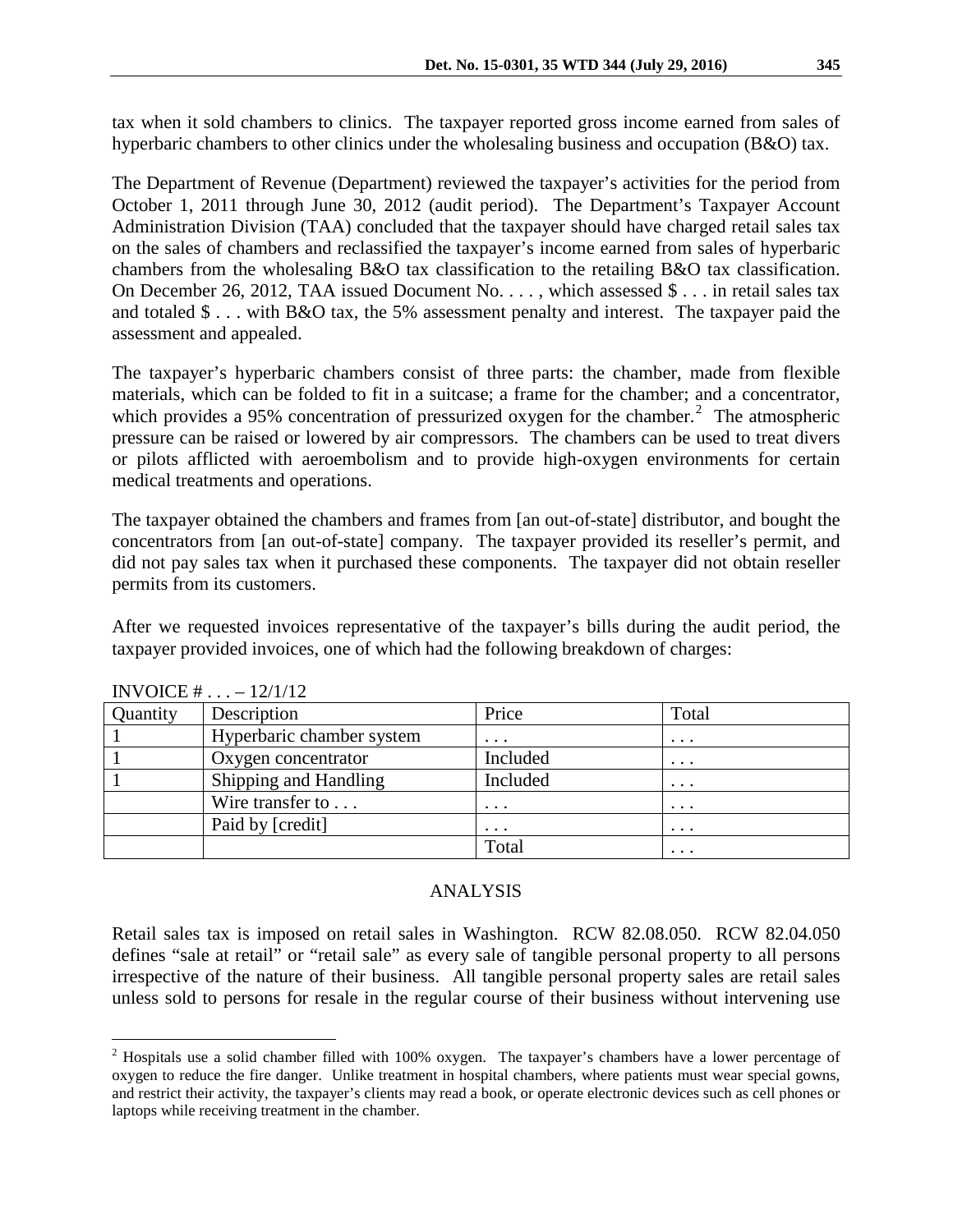[or otherwise excluded from the definition of "retail sale" in RCW 82.04.050 or exempt].<sup>[3](#page-2-0)</sup> WAC 458-20-102 (Rule 102) explains that all sales in Washington State are considered to be retail sales unless the customer has a valid reseller permit or provides other Department-approved documentation showing the sale was properly made at wholesale. Resale sales supported by such documentation are subject to the wholesaling B&O tax under RCW 82.04.270. The taxpayer did not obtain reseller permits or other approved documentation from its customers.

RCW 82.08.050(1) requires sellers to collect retail sales tax from their customers and remit the sales tax to the Department. Under RCW 82.08.050(3), if a seller fails to collect and remit the sales tax, the seller becomes personally liable for the tax. TAA concluded that the taxpayer made retail sales and assessed the tax against the taxpayer.

The taxpayer contends that there is no sales tax on sales of its hyperbaric chambers if the customer or patient has a prescription for the equipment. The taxpayer states that its hyperbaric chambers are regulated as oxygen equipment under WAC  $182-552-0800$ .<sup>[4](#page-2-1)</sup> We are aware of no specific exemption in the Washington Excise Tax Code, Title 82 RCW, that exempts sales of hyperbaric chambers from retail sales tax. We will discuss RCW 82.08.0283, which exempts medically prescribed oxygen and certain medical items from retail sales tax, and Rule 18801, the Department's regulation for persons making sales of medical products.<sup>[5](#page-2-2)</sup>

Specifically, RCW 82.08.0283(1)(c) exempts sales of, "Medically prescribed oxygen, including, but not limited to, oxygen concentrator systems, oxygen enricher systems, liquid oxygen systems, and gaseous, bottled oxygen systems prescribed for an individual by a person licensed under chapter 18.57 [Osteopathic medicine and surgery] or 18.71 RCW [physicians] for use in the medical treatment of that individual." RCW 82.08.0283(3) states, "The exemption in subsection (1) of this section shall not apply to sales of durable medical equipment, other than as specified in subsection (1)(c) of this section, or mobility enhancing equipment." Because the taxpayer has not verified that the patients' physicians prescribed this oxygen treatment, we conclude that there is no basis to exempt retail sales tax from any of the taxpayer's sales.

We recognize that the oxygen concentrator the taxpayer sells could qualify for the exemption if prescribed by a physician or by a person licensed under chapter 18.57 RCW so long as the equipment is primarily used "for the generation or storage of medically prescribed oxygen (O2)." Rule 18801(403)(h)(i). Rule 18801(403)(h)(ii) explains:

Accessories may not be exempt. Exempt medical oxygen systems are sometimes connected to the patient through taxable systems. The exemption for medically prescribed oxygen only applies to items up to the point the exempt oxygen system is connected to the taxable system. From that point of connection forward to the patient, masks, tubing, or other similar items remain part of the taxable system and are subject to retail sales tax.

<span id="page-2-0"></span><sup>&</sup>lt;sup>3</sup> RCW 82.04.250 states that [the seller's gross proceeds from] retail sales made in Washington State is also subject to the retailing business and occupation tax.

<span id="page-2-1"></span><sup>&</sup>lt;sup>4</sup> The taxpayer sent a letter from the Food and Drug Administration (FDA) to its vendor, which allowed the vendor to begin marketing the devices. The taxpayer does not offer legal authority addressing retail sales tax on sales of the devices in Washington.

<span id="page-2-2"></span><sup>&</sup>lt;sup>5</sup> A comparable use tax exemption is provided in RCW 82.12.0277.